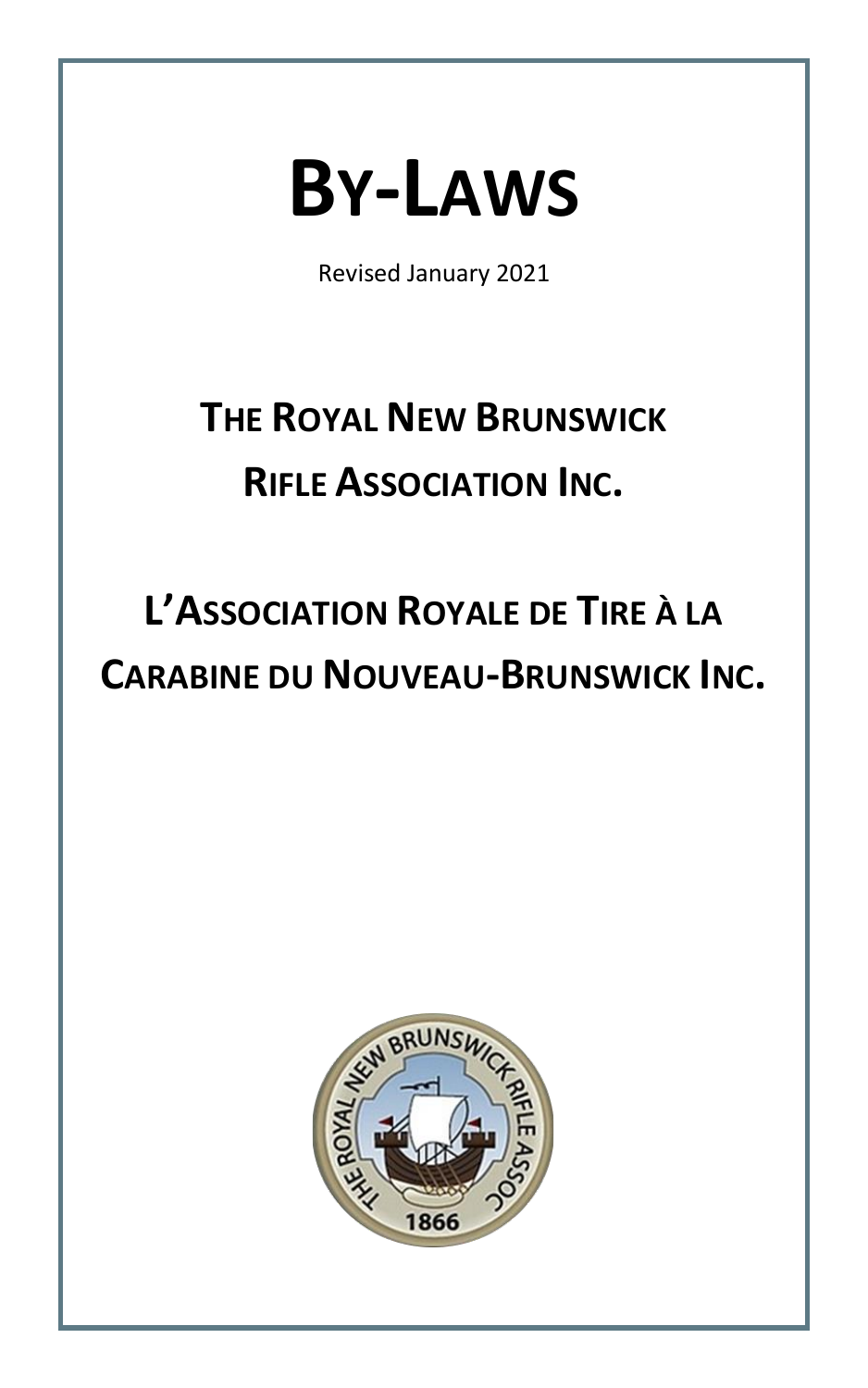### <span id="page-1-0"></span>**Article 0 – Revisions**

| Date          | Item      | <b>Revision Type</b>                        |
|---------------|-----------|---------------------------------------------|
| Oct. 29, 2017 | 9.1.3 b)  | Revised as per AGM meeting minutes Item 5.1 |
| Dec. 12, 2018 | Various   | Minor typos and formatting corrections      |
| Jan. 17, 2021 | 9.02.4 d) | Revised as per AGM November 1 2020          |

The Constitution and By-Laws was completely revised in 2011 following several years of review with recommendations submitted by a committee composed of the current and several past RNBRA Presidents including:

> President and Committee Chair, Bob Kierstead Immediate Past President, Steven Stewart Past President, Conrad Leroux Past President, Wayde Clifford Past President Posthumously, Dr. Ellen MacGillivray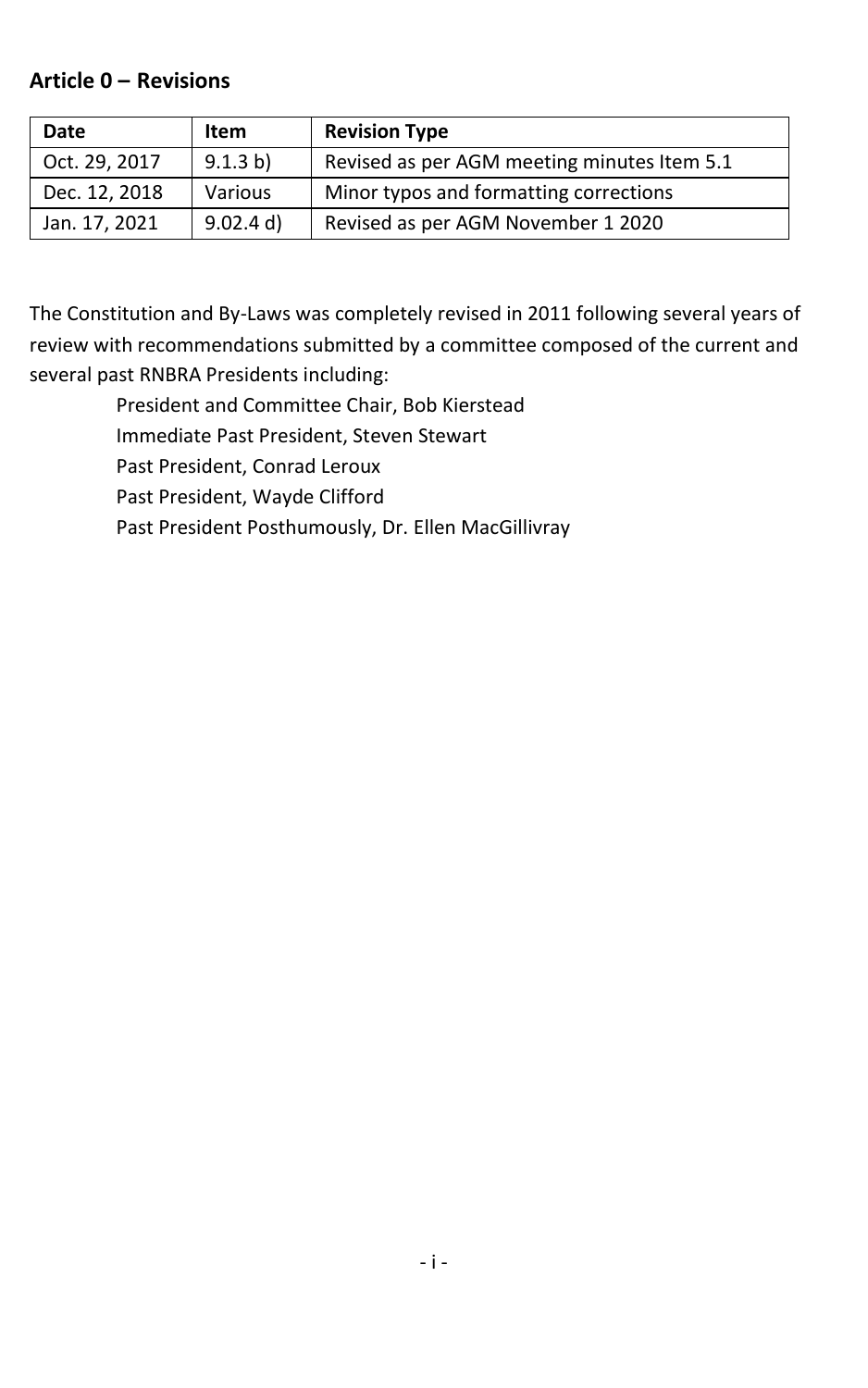# **Table of Contents**

| 3.1  |  |  |  |
|------|--|--|--|
| 3.2  |  |  |  |
| 3.3  |  |  |  |
| 3.4  |  |  |  |
| 3.5  |  |  |  |
| 3.6  |  |  |  |
|      |  |  |  |
| 4.1  |  |  |  |
| 4.2  |  |  |  |
| 4.3  |  |  |  |
|      |  |  |  |
| 5.1  |  |  |  |
| 5.2  |  |  |  |
| 5.3  |  |  |  |
| 5.4  |  |  |  |
| 5.5  |  |  |  |
| 5.6  |  |  |  |
| 5.7  |  |  |  |
| 5.8  |  |  |  |
| 5.9  |  |  |  |
| 5.10 |  |  |  |
|      |  |  |  |
| 6.1  |  |  |  |
| 6.2  |  |  |  |
| 6.3  |  |  |  |
| 6.4  |  |  |  |
| 6.5  |  |  |  |
| 6.6  |  |  |  |
|      |  |  |  |
| 7.1  |  |  |  |
| 7.2  |  |  |  |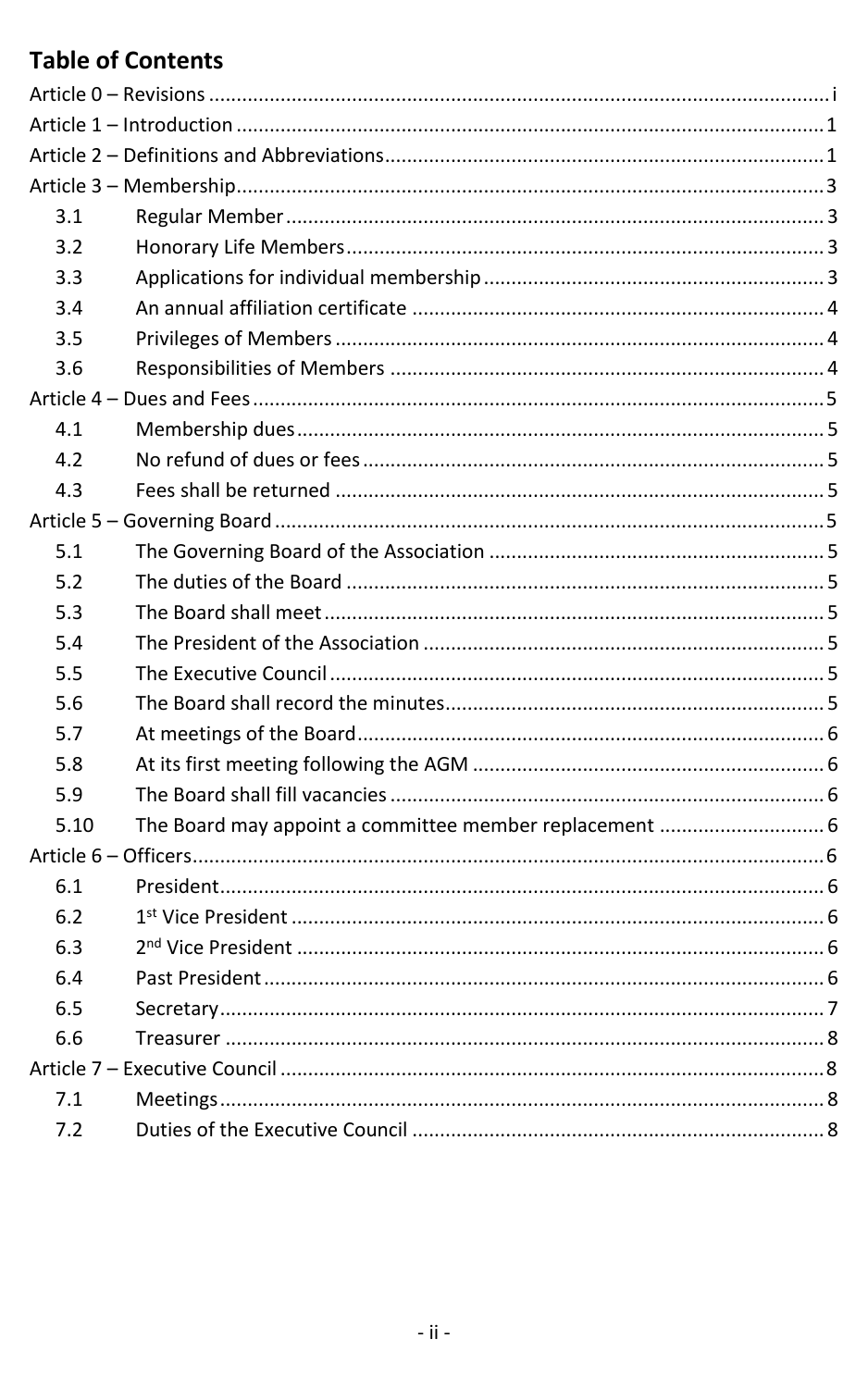| 8.1  |                                                                       |  |  |
|------|-----------------------------------------------------------------------|--|--|
| 8.2  |                                                                       |  |  |
| 8.3  |                                                                       |  |  |
| 8.4  |                                                                       |  |  |
| 8.5  |                                                                       |  |  |
|      |                                                                       |  |  |
| 9.1  |                                                                       |  |  |
| 9.2  |                                                                       |  |  |
| 9.3  |                                                                       |  |  |
|      |                                                                       |  |  |
| 10.1 |                                                                       |  |  |
| 10.2 |                                                                       |  |  |
| 10.3 | The following items of business shall be included at each meeting  16 |  |  |
|      |                                                                       |  |  |
| 11.1 |                                                                       |  |  |
| 11.2 |                                                                       |  |  |
| 11.3 |                                                                       |  |  |
| 11.4 |                                                                       |  |  |
| 11.5 | In the event a full slate of nominations has not been received 17     |  |  |
| 11.6 | The Officers of the Association will be elected in this order  17     |  |  |
|      |                                                                       |  |  |
| 12.1 |                                                                       |  |  |
| 12.2 |                                                                       |  |  |
| 12.3 |                                                                       |  |  |
|      |                                                                       |  |  |
| 13.1 |                                                                       |  |  |
|      |                                                                       |  |  |
| 14.1 |                                                                       |  |  |
| 14.2 |                                                                       |  |  |
| 14.3 |                                                                       |  |  |
| 14.4 |                                                                       |  |  |
|      |                                                                       |  |  |
| 15.1 |                                                                       |  |  |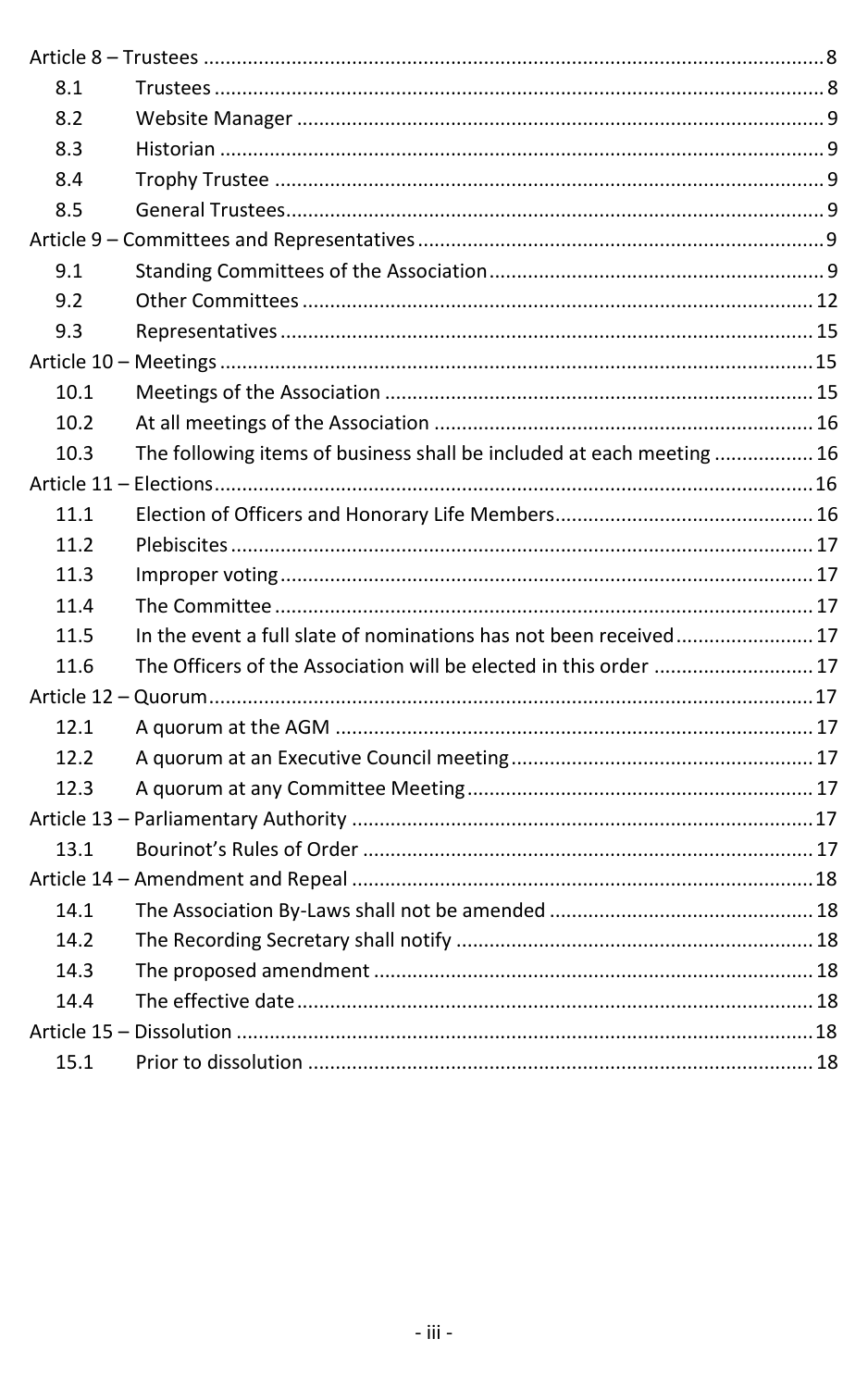# **Article 1 – Introduction**

1.1 These By-Laws shall be called the By-Laws of the Royal New Brunswick Rifle Association, Inc. (RNBRA) and may be cited as the Association By-Laws. Their purposes are to assist the Association to meet its objectives by guiding its administration.

# <span id="page-4-0"></span>**Article 2 – Definitions and Abbreviations**

- 2.1 General Definitions
	- 2.1.1 Affiliated Clubs: means a civilian, military or cadet group of ten or more members in good standing that have organized themselves under New Brunswick law/regulations and/or DND regulations, to enable them to enjoy and promote one or several shooting sports. The club shall pay a prescribed affiliation fee and have a Constitution/By-Laws and be financially sound. The individual member of an affiliated club, may be, but is not required to be, an individual member of the Royal New Brunswick Rifle Association.
	- 2.1.2 *AGM*: means the Annual General Meeting of the Association or of its Sections if as specified.
	- 2.1.3 *Association*: means the Royal New Brunswick Rifle Association Inc.
	- 2.1.4 *Committee*: a body of people of the Association appointed or elected for some special purpose or function.
		- a) *Special Committee*: a group of generally 3 to 5 including the Committee Chairperson appointed or elected to perform a special task.
		- b) *Standing Committee*: a permanent committee of the Association to deal with all matters within a particular sphere, during the existence of the body appointing them, or during a designated period of time.
	- 2.1.5 *Competitor*: means an RNBRA member in good standing and members of affiliated clubs for whom the appropriate entry fee has been paid for a competition and who has completed the prescribed entry form. It also includes members in good standing from other organizations who are allowed to enter the Association's Events without paying Association dues. It also includes other persons who are guests in accordance with the current policy on guests.
	- 2.1.6 *DCRA*: The Dominion of Canada Rifle Association.
	- 2.1.7 *Discipline*: means a shooting sport or sports governed by acknowledged and/or published rules. Disciplines may include, but are not limited to, Fullbore Rifle, Small Bore Rifle, Pistol, Black Powder, Shot Gun, Air Gun, Cowboy Action, Hunting, IPSC etc.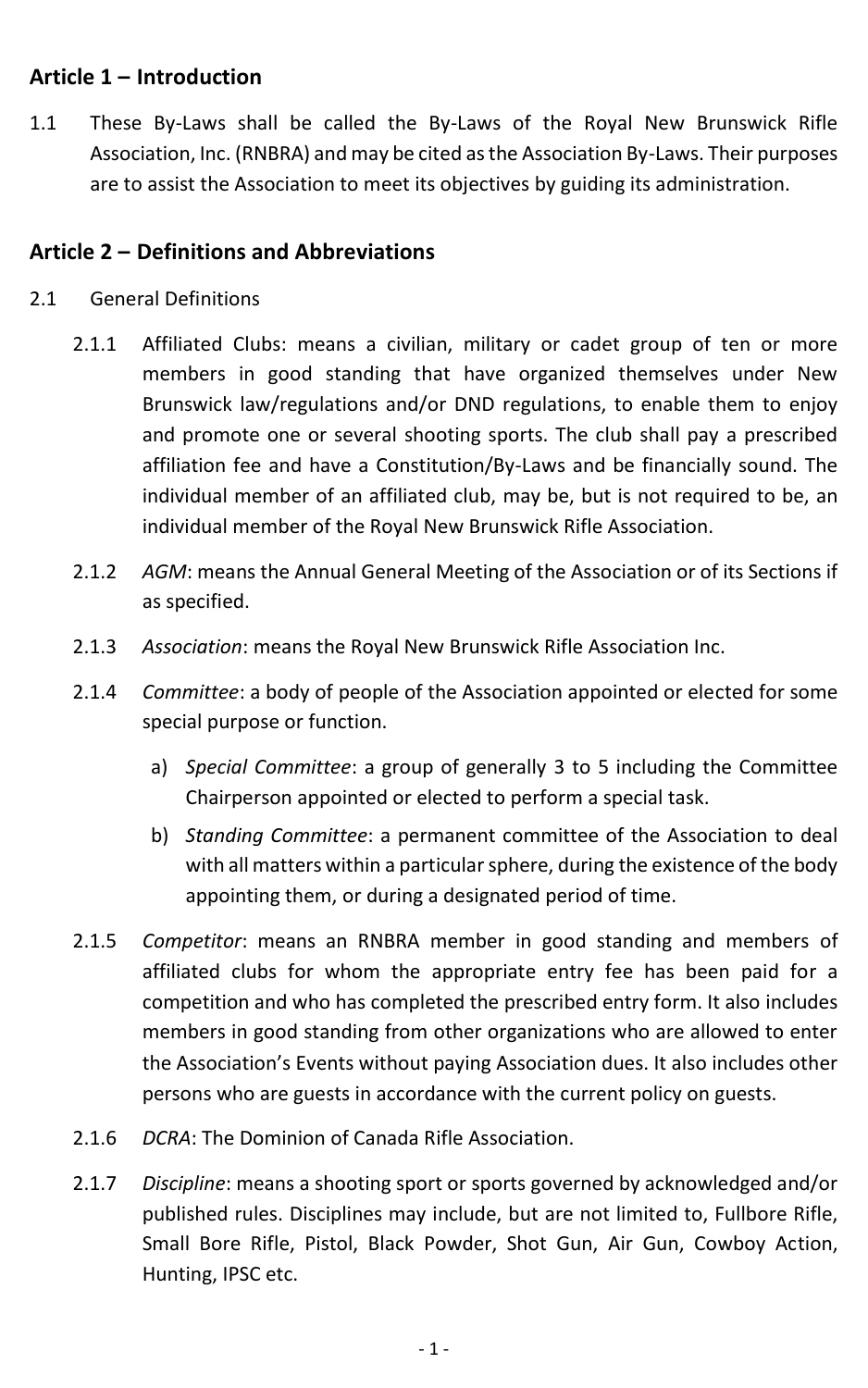- 2.1.8 *DND*: means Department of National Defense.
- 2.1.9 *Event*: means a series of matches generally run by the Association, section or group of sections over a continuous period of time; for example, the "New Brunswick Championships Pistol Match", and may include several matches using different calibers and run according to different rules. These matches would be considered an "Event".
	- a) *Championship Event*: means the most important match or series of matches {competition(s)} during the Association's fiscal year for a particular shooting discipline, including those at which team(s) and/or individuals are selected to represent New Brunswick at national, or regional events.
- 2.1.10 *Financial Assets*: means money, currency, bank account funds, securities and other similar assets.
- 2.1.11 *Majority*: over 50% of those entitled to vote.
- 2.1.12 *Material*: means all movable assets, other than money or securities, belonging to the Association and includes any trophy, arms, ammunition, clothing, stores, provisions or equipment.
- 2.1.13 *Member*: means a member in good standing in the Association.
	- a) *Honorary Life Member*: means a person who has been so selected by the membership (see Constitution Article 3.3b). Life Members have all privileges and responsibilities of a Regular Member.
- 2.1.14 *PRA*: means a Provincial Rifle Association of Canada as defined in the DCRA Constitution.
- 2.1.15 *Real Property*: means real estate, lands, and buildings not generally considered to be movable belonging to the Association.
- 2.1.16 *Resident of New Brunswick*: means a person whose main residence is in the Province of New Brunswick, Canada, and who resides in New Brunswick.
- 2.1.17 *RNBRA Official News Bulletin*: means the Official News Bulletin of the Association and may be cited as the RNBRA Bulletin, which may be in electronic form. It will carry news of Association upcoming events and results of past events, elections, etc.
- 2.1.18 *Secretary*: means the Recording Secretary of the Association.
- 2.1.19 *Section*: means a group of Association members organized to govern one or more compatible shooting disciplines for the Association.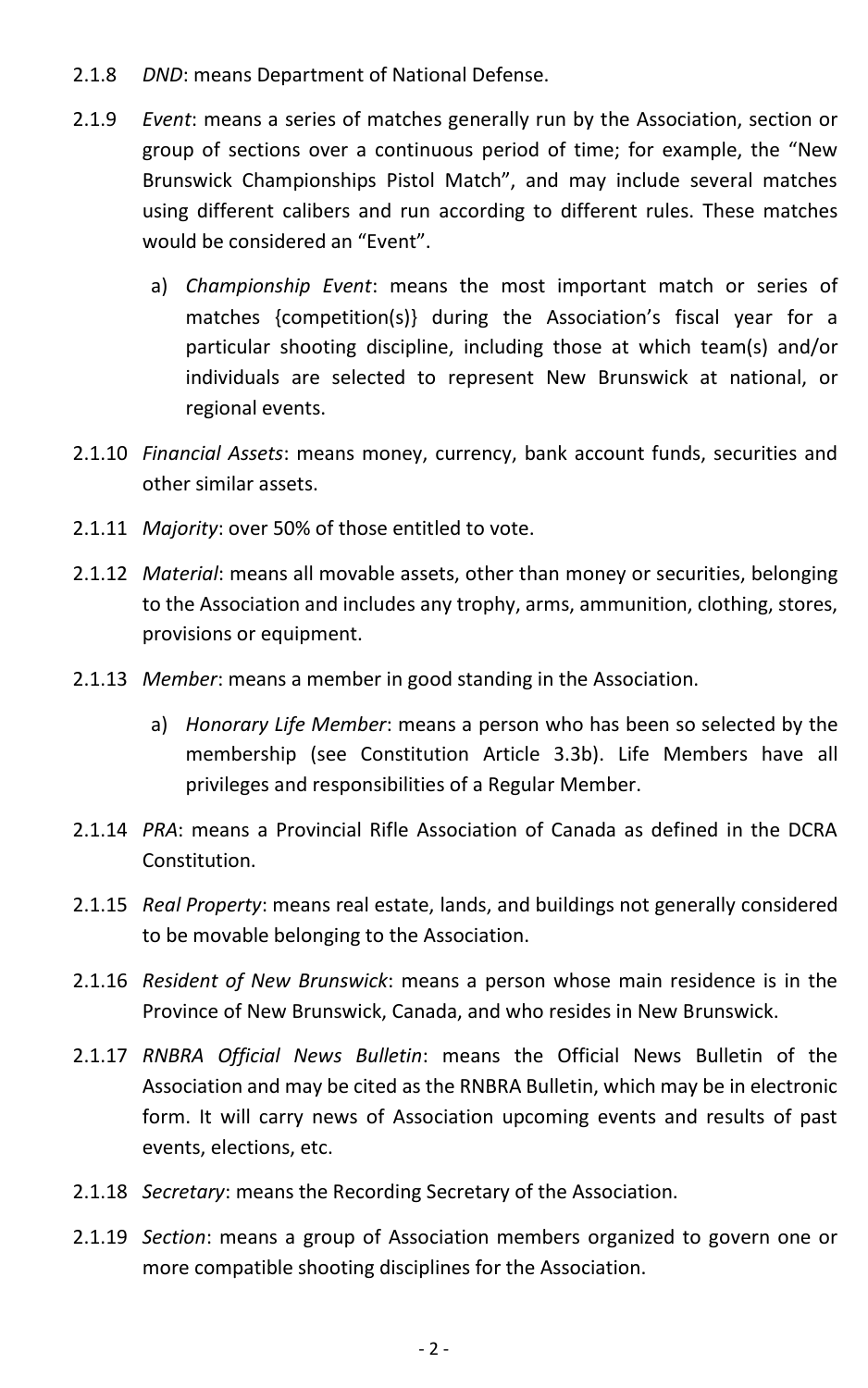2.1.20 *SFC*: means the Shooting Federation of Canada.

- 2.2 May and Shall: In Association By-Laws, "may" will be construed as being permissive and "shall" as being imperative.
- 2.3 Singular and Plural Words: In Association By-Laws, unless the contrary intention appears, words used in the singular shall include the plural, and words in the plural shall include the singular.
- 2.4 Table of Contents, Appendices, and References: The table of contents, the index, the index numbers, the page numbers, and all references within parentheses to appendices, to statues, or to other articles of the Association By-Laws, shall not form part of these By-Laws and may be altered on the authority of the President of the Association.

# <span id="page-6-0"></span>**Article 3 – Membership**

- <span id="page-6-1"></span>3.1 Regular Member: See Constitution Article 3.3.
	- 3.1.1 Affiliated Club Member: An Affiliated Club Member is a member of an Affiliated Club which has paid the prescribed RNBRA affiliated club fee.
	- 3.1.2 Members of the Association shall be classified as Junior or Senior members.
		- a) Junior Members who have not reached their 19th birthday shall be considered Junior Members.
		- b) Senior: a member who is nineteen years or over.
- <span id="page-6-2"></span>3.2 Honorary Life Members: the number of Honorary Life Members shall not exceed 5 or 5% of the membership, whichever is the greater on the date of proposed increase. Any five (5) members (in good standing) may submit to the Secretary the name(s) of a person(s) to be considered by the Membership Committee for Honorary Life Membership. Each submission shall be accompanied by reasons, in writing, as to why this person should be so honored. Election to Honorary Life Member shall be by ballot at the AGM.
- <span id="page-6-3"></span>3.3 Applications for individual membership, new or renewal, shall specify whether the individual is a member of an affiliated club. The application shall be accompanied by the prescribed dues and shall be made on prescribed forms showing full name, complete address with postal code, date of birth, telephone number and e-mail address. An annual membership card shall be issued to all persons accepted into individual membership, new or renewal on payment of the prescribed fees.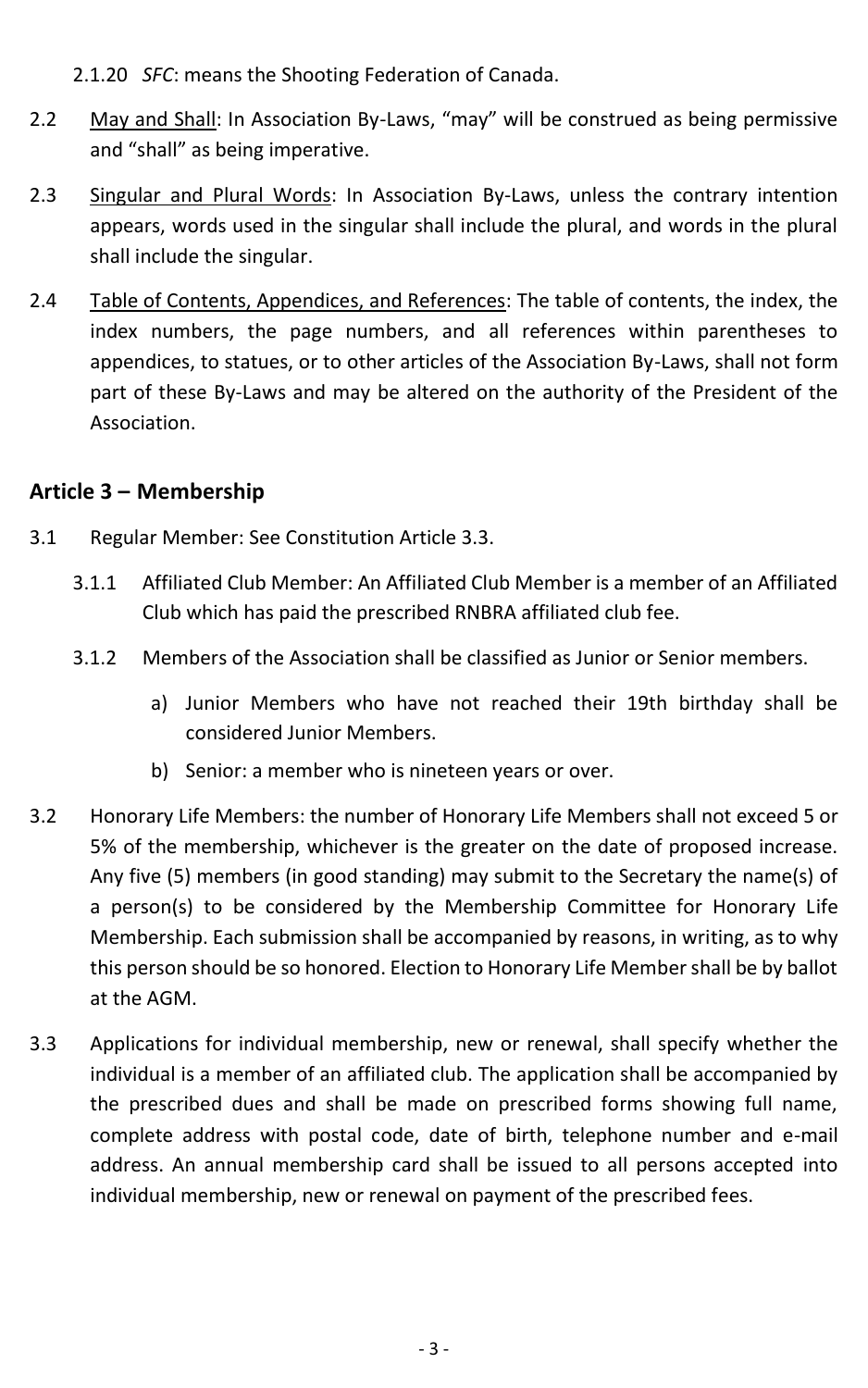<span id="page-7-0"></span>3.4 An annual affiliation certificate shall be issued to all affiliated clubs accepted into membership, new or renewal on payment of the prescribed fees. These certificates shall bear the imprint of the seal of the Association, the date of expiry, the name of the affiliated club and the signature of the authorized issuing officer.

Suspension or Expulsion of Members:

- 3.4.1 Regular members of the Association shall faithfully observe and conform to the By-Laws and Rules and Regulations of the Association on penalty of being suspended from its privileges or having their names erased from the list of members and/or refusal of renewal application.
- 3.4.2 Members may be suspended or expelled by the Governing Board for gross infraction of safety regulations, for defiance of Range authority, for undignified behavior and for non-payment of dues.
- 3.4.3 The Governing Board may conduct a hearing at the request of the suspended member. Re-instatement shall be at the discretion of the Governing Board.
- 3.4.4 Members suspended because of dues in arrears may at any time become reinstated by paying the amount of the current year's dues at the time of suspension.
- 3.4.5 Expelled or suspended members may not attend any meeting of the Association unless membership is reinstated.
- 3.4.6 Upon the suspension or expulsion of any member, the Secretary shall notify the member by mail of the suspension at the address last known to the Secretary.
- <span id="page-7-1"></span>3.5 Privileges of Members:
	- 3.5.1 Members in good standing of the Association may attend the AGM or special meetings, request meetings with the Board and participate in all events sponsored by the Association. Regular and Honorary Life Members, have the right to vote and hold office. (See Article 3.3 Constitution)
	- 3.5.2 Members of the Association have the right to appeal decisions of officers, executive council or governing board at an AGM or special meeting of the Association.
- <span id="page-7-2"></span>3.6 Responsibilities of Members:
	- 3.6.1 Members shall be responsible for promoting the purposes of the Association by encouraging unity and cooperation within the shooting disciplines; by assisting in the organization of new clubs and in the instruction of shooters; by assuring that safe arms handling is always practiced; by following prescribed range procedures and by attending meetings.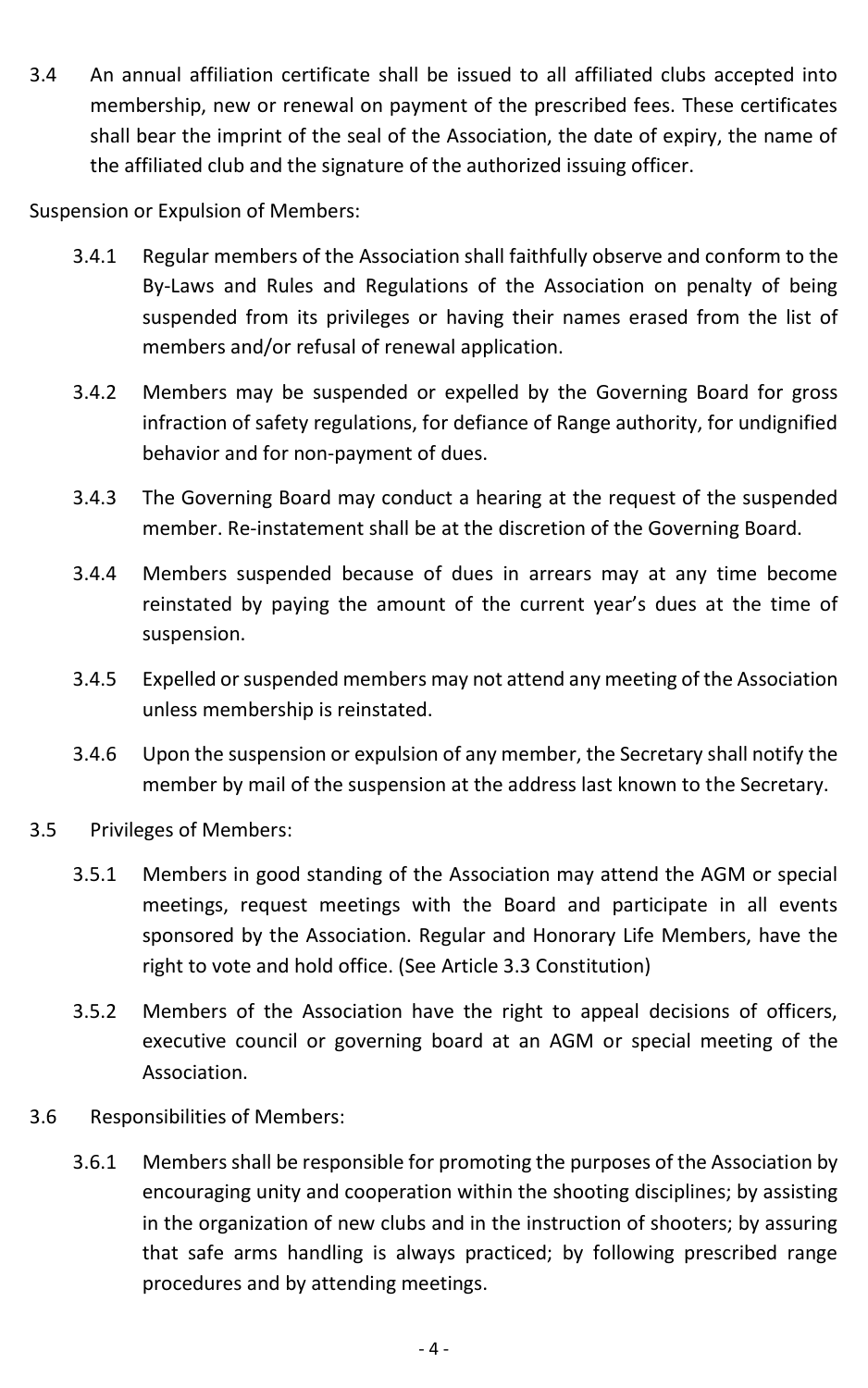- 3.6.2 Members will be expected to accept the responsibility of serving as officers of the Association and on its Committees.
- 3.6.3 It is a member's responsibility to inform the Secretary of changes of addresses.

#### <span id="page-8-0"></span>**Article 4 – Dues and Fees**

- <span id="page-8-1"></span>4.1 Membership dues for the entire fiscal year of the Association are charged regardless of when membership is received.
	- 4.02.1 Dues or fees for individual membership in the RNBRA shall be paid directly to the Association Secretary or designate.
	- 4.02.2 Affiliation club fees shall be paid by the club's designated officer to the RNBRA membership secretary.
	- 4.02.3 A recognized DND Cadet Unit and Military Unit including Bases and Formations may have special membership fee privileges.
- <span id="page-8-2"></span>4.2 No refund of dues or fees shall be made to members who terminate membership.
- <span id="page-8-4"></span><span id="page-8-3"></span>4.3 Fees shall be returned to applicants who are not accepted into membership.

#### **Article 5 – Governing Board**

- <span id="page-8-5"></span>5.1 The Governing Board of the Association shall consist of its officers and up to one Director from each established Section and three Directors at large. (Constitution Article 8)
- <span id="page-8-6"></span>5.2 The duties of the Board shall be to provide support and guidance to the Executive Council in the conduct, promotion and transaction of the business of the Association subject to the instructions and approval of the AGM and approval as expressed in a special meeting.
- <span id="page-8-7"></span>5.3 The Board shall meet at least annually (this meeting may be conducted via electronic means) and at such other time when called together by the President, by the Executive Council or by at least one half of the Board.
- <span id="page-8-8"></span>5.4 The President of the Association shall be Chairperson of the Board and the Recording Secretary of the Association shall be the Secretary of the Board.
- <span id="page-8-9"></span>5.5 The Executive Council shall transact all Association business which arises between meetings of the Association. All transactions conducted by the Executive Council will be reported to the Governing Board at the earliest available Board meeting.
- <span id="page-8-10"></span>5.6 The Board shall record the minutes of its meetings which shall be recorded in the proceedings of the Association.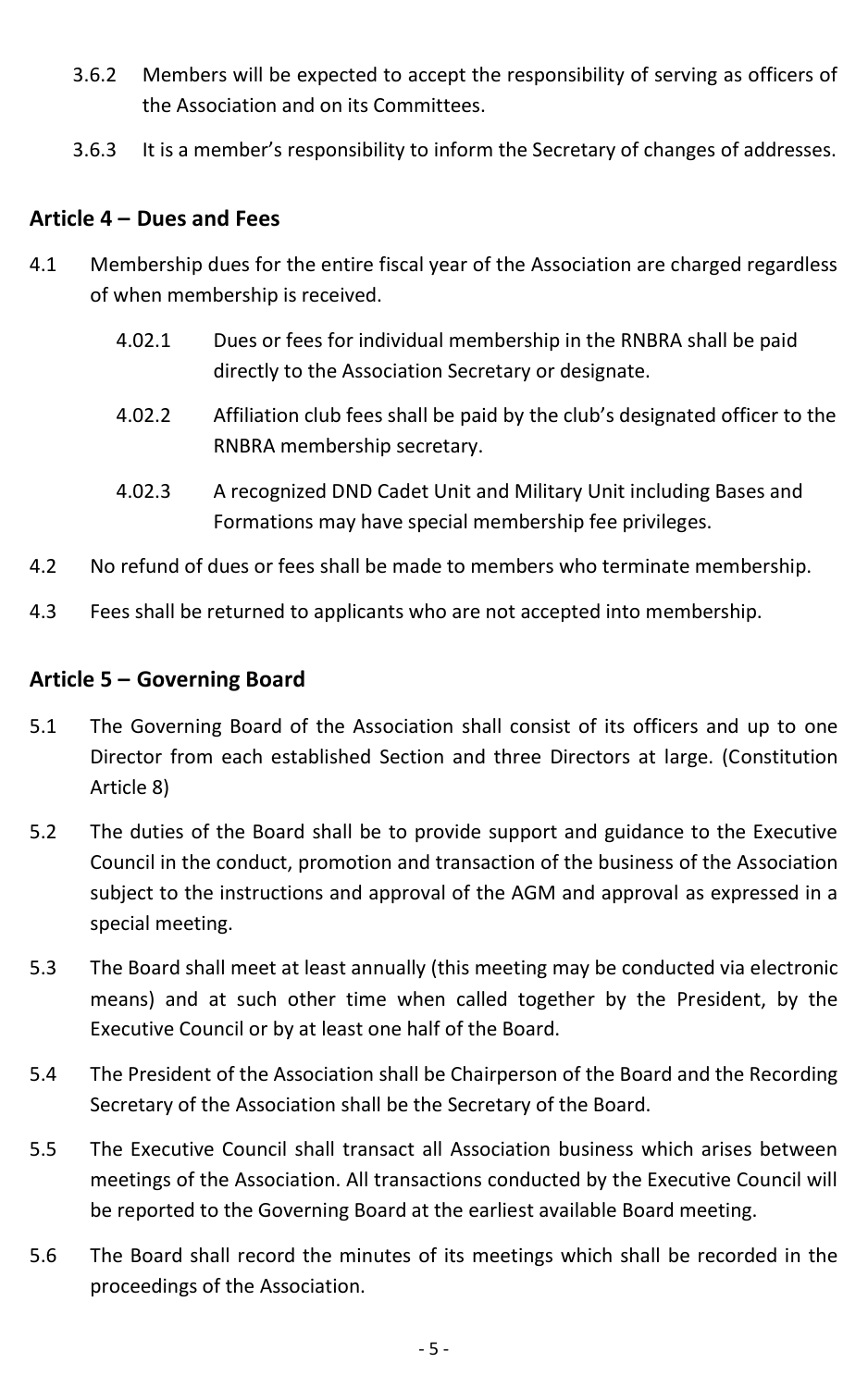- <span id="page-9-0"></span>5.7 At meetings of the Board each officer and director shall have a vote with the exception of the President who votes only in the event of a tie.
- <span id="page-9-1"></span>5.8 At its first meeting following the AGM, the Board shall verify that all required Committee appointments have been made.
- <span id="page-9-2"></span>5.9 The Board shall fill vacancies on committees that are not provided for in the By-Laws and other duties that are not defined in the By-Laws.
- <span id="page-9-3"></span>5.10 The Board may appoint a committee member replacement, until an election can be held, to fill any committee office should the officer resign, or if the office becomes vacant for any other reason.

# <span id="page-9-4"></span>**Article 6 – Officers**

- <span id="page-9-5"></span>6.1 President
	- 6.1.1 The President shall preside at all meetings of the Association, the Executive Council and the Board. If the President is not present, duties are delegated to the 1st Vice President. If the 1<sup>st</sup> Vice President is not present, duties are delegated to the 2nd Vice President.
	- 6.1.2 The President may attend all Section meetings, Section Executive Committee meetings and meetings of all committees of the Association and may participate in the proceedings of any of these meetings as an ex-officio member.
	- 6.1.3 The President shall ensure that all continuing and special committees required by the Constitution and By-Laws are formed.
	- 6.1.4 The President shall present an activity report in writing to the AGM.
	- 6.1.5 The President or the President's designate shall be the official spokesperson of the Association.
- <span id="page-9-6"></span> $6.2$ <sup>st</sup> Vice President: The 1<sup>st</sup> Vice President shall assist the President, shall undertake special assignments designated by the President or the Board and shall be prepared to assume, in the absence or illness of the President, the responsibilities of the Office of the President, if so designated by the President or Executive.
- <span id="page-9-7"></span>6.3 <sup>nd</sup> Vice President: The 2<sup>nd</sup> Vice-President shall be prepared to assume the responsibilities of the 1<sup>st</sup> Vice President in the absence of the 1<sup>st</sup> Vice President, if designated by the President or Executive and shall undertake special assignments when requested to do so by the President or Board.
- <span id="page-9-8"></span>6.4 Past President: The Past President shall assume the responsibilities of the President in the absence of the President and the  $1<sup>st</sup>$  Vice President and shall act as a voting advisor to the Board.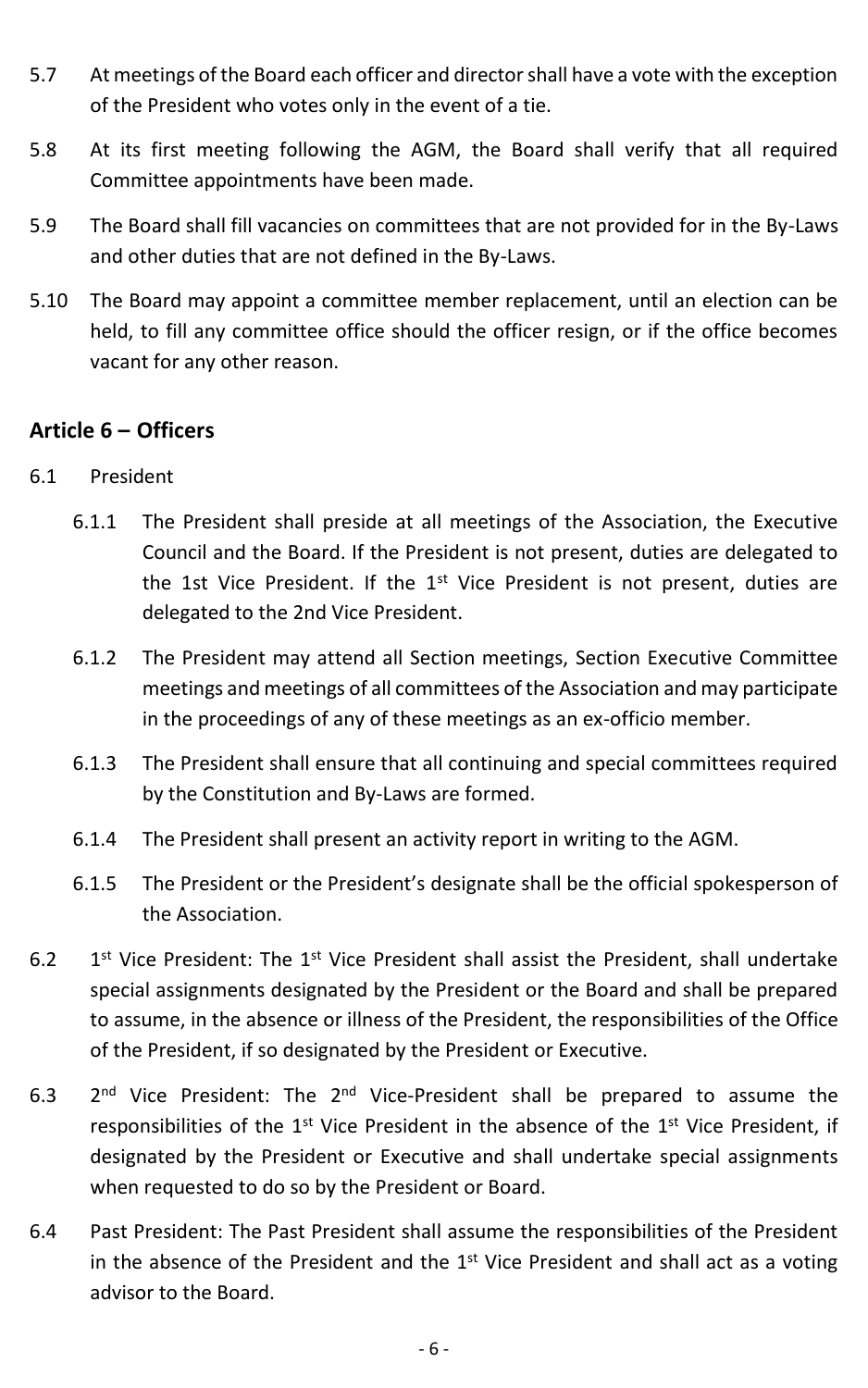#### <span id="page-10-0"></span>6.5 Secretary

- 6.5.1 The Recording Secretary shall record and maintain a file of the minutes of the regular and special meetings of the Association, the minutes of the Executive Council and the Board meetings and the attendance at all regular and special meetings of the Association and Board.
- 6.5.2 The Recording Secretary shall have a copy of the Constitution, the By-Laws and Standing Rules of the Association and a copy of Bourinot's Rules of Order at each Association, Board and Council meeting.
- 6.5.3 The Recording Secretary shall notify the member of clubs of the AGM or of Regular and Special meetings.
- 6.5.4 The Recording Secretary shall prepare an agenda for each Association meeting from past minutes and from communications, especially those of Board Members.
- 6.5.5 The Recording Secretary shall conduct the correspondence and act on behalf of the Association as directed by the President or Executive. Officers and committee chairpersons are expected to conduct whatever correspondence may be required in performing their duties.
- 6.5.6 The Recording Secretary shall maintain a file of correspondence and shall transfer that at convenient intervals to the historian for the preservation of documents of archival value.
- 6.5.7 The Recording Secretary shall be the custodian of the current records of the Association minutes, records of attendance and shall transfer these to the Provincial Archives collection of the Association when the minute book is full.
- 6.5.8 The Membership Secretary shall keep an up-to-date file of the names, addresses and telephone number of all affiliated clubs.
- 6.5.9 The Recording Secretary shall direct all correspondence concerning dues and fees to the Membership Chairperson.
- 6.5.10 The Recording Secretary shall notify the Chairperson and members of each committee of their appointments and their duties.
- 6.5.11 The Executive shall designate the Official Liaison between the Association and DND, NB Sport Branch, DCRA, SFC, Sport New Brunswick and similar agencies.
- <span id="page-10-1"></span>6.5.12 The Secretary shall present a report in writing to the AGM of the activities of the office for the year.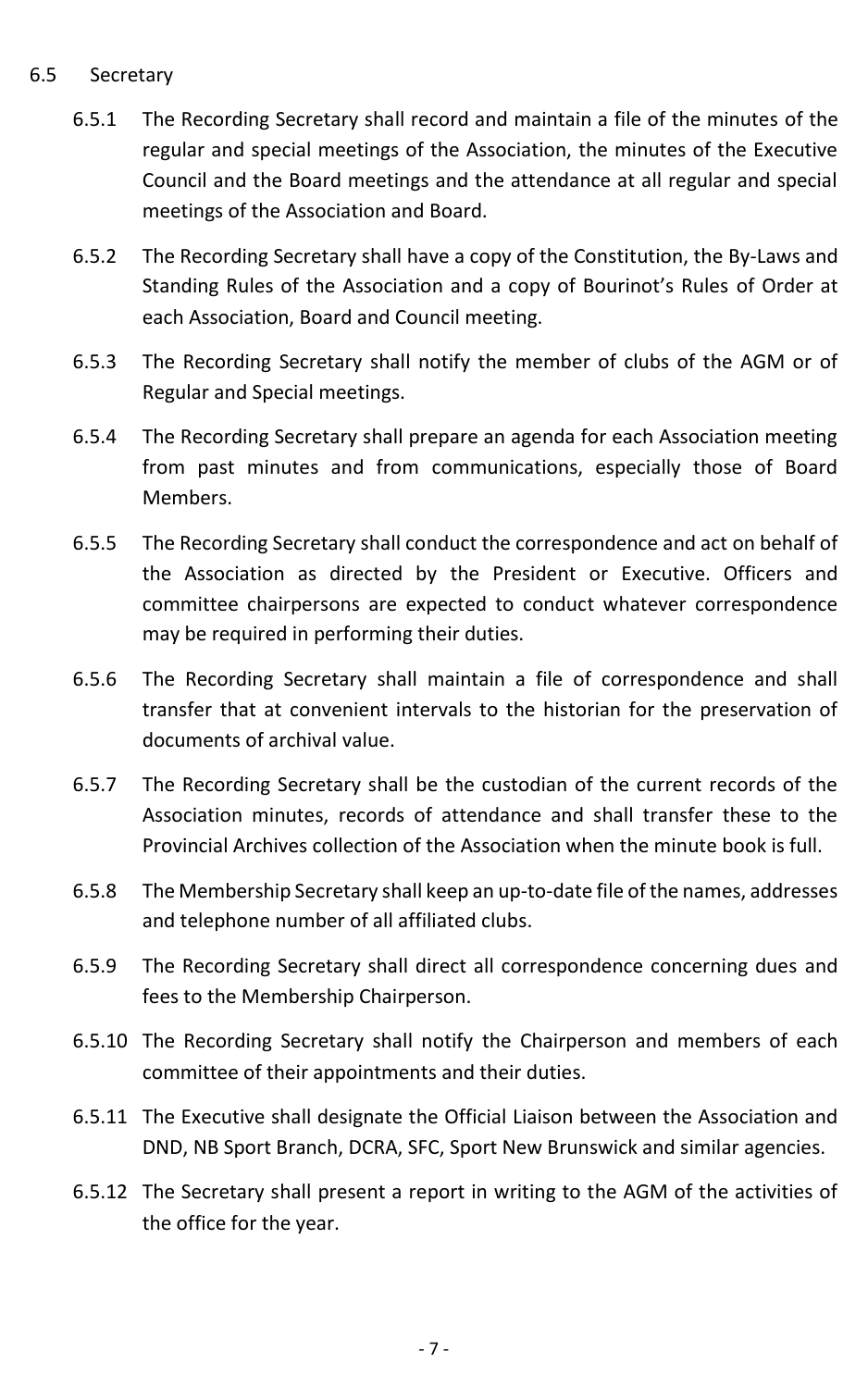#### 6.6 Treasurer

- 6.6.1 The Treasurer shall have custody of the funds of the Association, shall report on the finances of the Association at meetings of the Board and at other times when requested.
- 6.6.2 The Treasurer shall submit a reviewed annual financial statement to the AGM, including the financial statements of the Sections.
- 6.6.3 The Treasurer shall keep regular accounts of receipts and expenditures in suitable books provided for that purpose; shall receive all dues from the Secretary or designate, subscriptions and monies accruing to the Association; shall deposit all monies in a chartered bank or trust company approved by the Board; and shall be responsible for the disbursement of all monies belonging to the Association, not including the Section monies.
- 6.6.4 The Treasurer may, with the approval of the President, make payment for the purchase of goods and services required for the conduct of the Association's business, to any supplier or person. Payments in amounts higher than \$300.00 require approval of the Executive Council.
- 6.6.5 At the end of the Treasurer's term of office, or if the Treasurer vacates the office in mid-term, the Treasurer shall hand over to the new Treasurer the cash balance, and all other properties belonging to the Association in the Treasurer's keeping. A review of the financial records shall be completed prior to the new Treasurer assuming the office.

### <span id="page-11-0"></span>**Article 7 – Executive Council**

- <span id="page-11-1"></span>7.1 Meetings: see Constitution Article 11.3.
- <span id="page-11-2"></span>7.2 Duties of the Executive Council are to conduct, promote and transact the ongoing daily business of the Association. The Executive Council has the sole authority to approve payments to any single supplier, person or project if the amount of such payment exceeds \$300.00 but does not exceed \$1,000. Amounts in excess of \$1,000 are approved by the Governing Board prior to the commencement of the transaction.

### <span id="page-11-3"></span>**Article 8 – Trustees**

<span id="page-11-4"></span>8.1 Trustees: Trustees for the Association shall be appointed by the President with the approval of the Board. The trustees shall be the Website Manager, the Historian, the Trophy Trustee, the Equipment Trustee and up to two general trustees.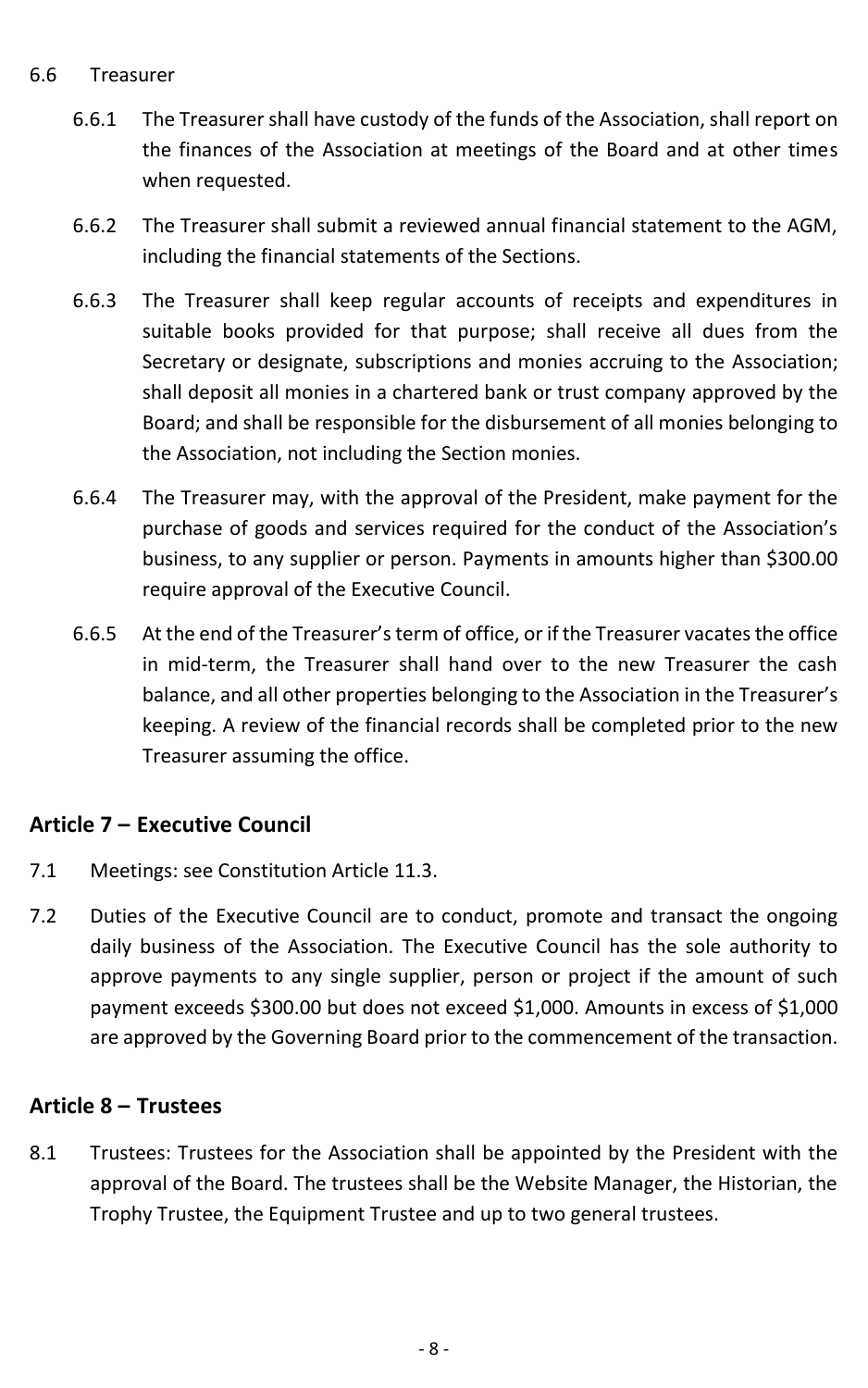- <span id="page-12-0"></span>8.2 Website Manager: Under the direction of the President, the website manager will develop and maintain the Association's official website. The website will include, but not be limited to the following: pertinent information to inform the general public about the Association, its goal, its programs, activities, sections and section activities, officers, competition schedules, affiliated clubs and affiliated club activities, photograph gallery and honor roll. The website will communicate to the general public, and members, the purpose, history and current activity of the Association as the sport governing body representing the target shooting sports in New Brunswick.
- <span id="page-12-1"></span>8.3 Historian: The Historian for the Association will assemble in an orderly manner all Bulletins and Programs and at least every 5 years submit these to the Secretary for deposit in the New Brunswick Archives along with any additional annual volumes of the History of the Association. The Historian will examine the content of each minute book before it is deposited in the New Brunswick Archives.
- <span id="page-12-2"></span>8.4 Trophy Trustee: The Trophy Trustee shall have custody of all trophies belonging to the Association and will be responsible for their safe storage, repair and annual engraving.
- <span id="page-12-3"></span>8.5 General Trustees:
	- 8.5.1 The general trustee(s) shall have custody of the equipment, materials, and properties of the Association for which custody is not otherwise provided.
	- 8.5.2 The Trustees shall prepare inventories of materials and have the items available when required and enumerated when requested.
	- 8.5.3 Each Trustee shall present at each AGM written reports of their activities for the year. The report of the general trustees shall include an inventory of materials in their custody and recommendations concerning repair and upkeep.

### <span id="page-12-4"></span>**Article 9 – Committees and Representatives**

<span id="page-12-5"></span>9.1 Standing Committees of the Association shall be:

Audit Committee By-Laws Committee

Elections Committee

Membership Committee

Nominating Committee

Program Committee

Finance Committee

Awards Committee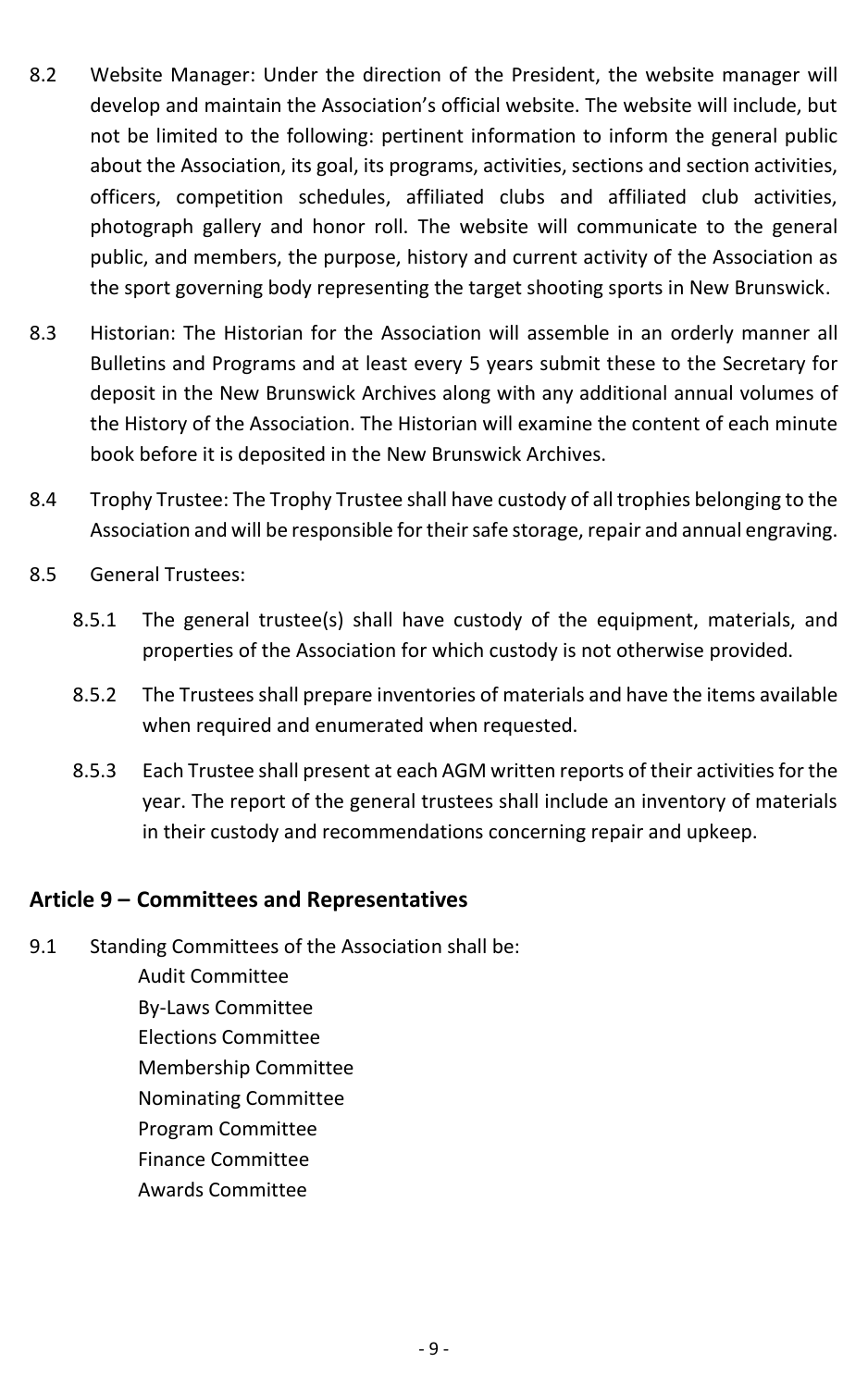- 9.1.1 Audit Committee: The Audit Committee shall be appointed by the Membership of the Association. It shall consist of a Chairperson and one other member; it may also contain one other member of the Executive Council appointed by the Governing Board. They shall review the books of the Association and prepare a report to be presented at the AGM on the financial state of the Association.
- 9.1.2 By-Laws Committee: The By-Laws Committee shall consist of a Chairperson and two other members appointed by the Executive. The President shall appoint the Chairperson. The Committee shall review the Constitution, By-Laws and Guidelines of the Association and make recommendations to the Board for revisions or amendments. The Committee shall present a report of its activities to the AGM.
- 9.1.3 Elections Committee: The Elections Committee shall be appointed annually by the President and shall consist of not less than two regular members. The Committee shall be governed by the following rules:
	- a) The Elections Committee Chairperson or designate shall process all ballots on any election or on any question.
	- b) The following may vote on any election or question: Honorary Life Members and Regular Resident Members of the Association, who are in good standing, as of three weeks prior to the AGM, and one representative of each affiliated club as designated by such affiliated club. It is understood that no person may exercise more than one vote.
	- c) A spoiled vote on an election or question does not invalidate the votes on other elections or questions on the same ballot.
	- d) The Chairperson of the Elections Committee shall notify the Recording Secretary of the results of the balloting. Affiliated Clubs shall be notified of voting results on questions.
	- e) Affiliated Clubs shall be notified of the results of elections.
	- f) All ballots shall be preserved until the AGM is over, when if there is not challenge the ballots shall be destroyed.
	- g) Members seeking office on the Governing Board cannot serve on the Elections Committee.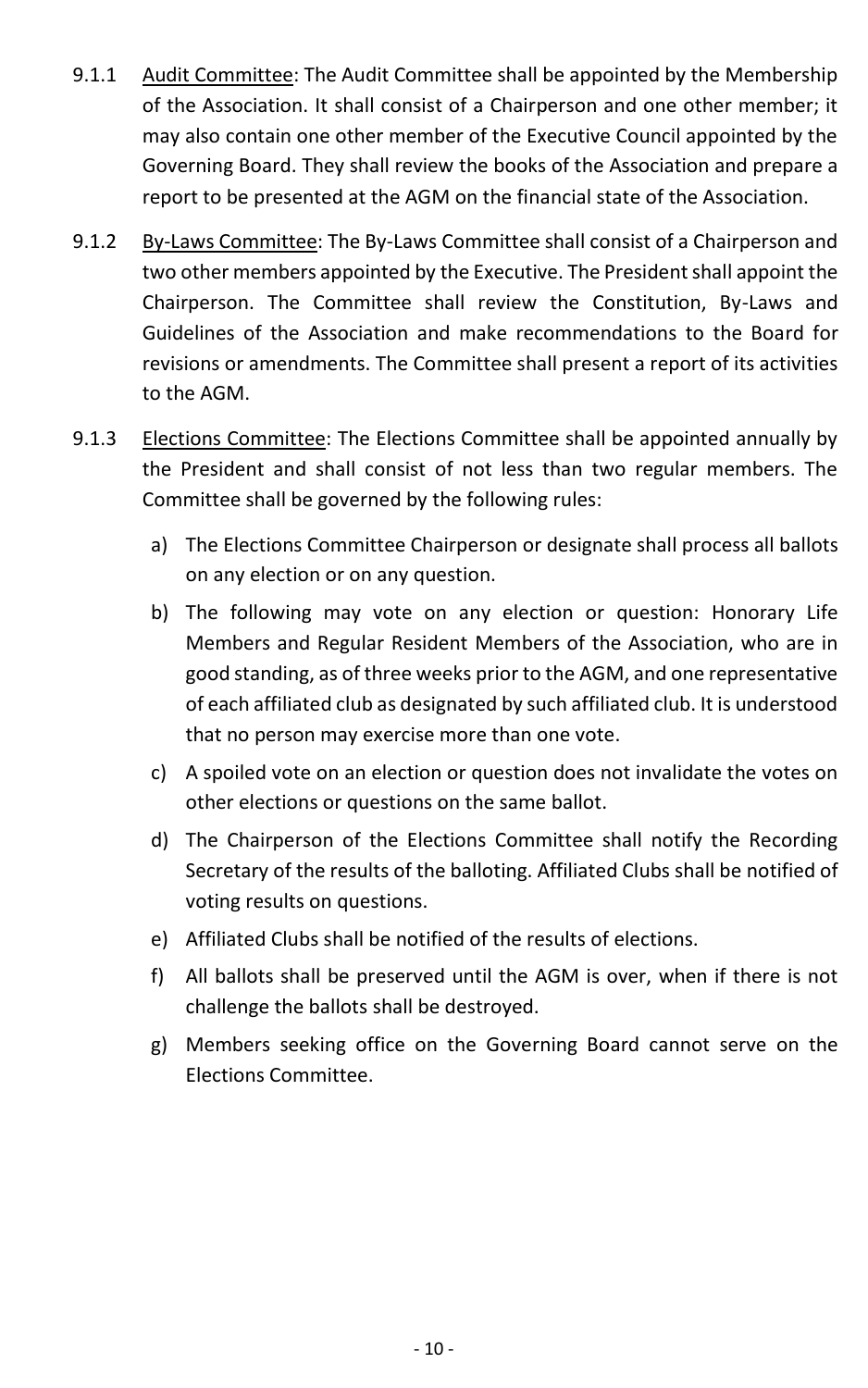- 9.1.4 Membership Committee: The Membership Committee shall consist of up to two members appointed by the Executive. The Chairperson shall be appointed by the President; the member(s) may be suggested by the Chairperson to the President. The duties of the Committee are to:
	- a) Advise the Executive Council on matters dealing with membership.
	- b) Supply the Secretary with monthly additions to and deletions from the mailing list.
	- c) Turn over all monies received for membership fees to the Treasurer.
	- d) Issue membership cards and receipts for fees to each member in good standing directly to individual members, through the Club Secretary for membership through an affiliated club.
	- e) Consider persons worthy of receiving the honor of Honorary Life Membership and make appropriate nominations.
	- f) Receive nominations for Honorary Life Membership from Regular Members, prepare a ballot and edit the biographic sketch of each nominee indicating the reasons why the nominee is entitled to the honor.

#### 9.1.5 Nominating Committee:

- a) The Nominating Committee (Constitution Article 10.1) shall be appointed by the Executive and shall consist of two Regular Members in good standing. The Chairperson shall communicate to the affiliated clubs and regular members, a call for nominations by the 1st of June.
- b) The membership shall be notified of the nominees for election three weeks prior to the next AGM.
- c) Only nominations presented to the Chairperson of the Nominating Committee over the signatures of two Regular Members will be accepted. A biographic sketch of each nominee shall be provided by the nominators, along with a statement signed by the nominee indicating willingness to serve if elected.

**NOTE:** Email may be used to submit nominations and the seconding of nominations. Email nominations do not require a physical signature. Email confirmations from seconders are accepted in lieu of signatures.

- d) Only Regular NB resident members in good standing who agree to serve in an office will be considered by the Committee.
- e) It is the duty of the Chairperson of the Nominating Committee to instruct the nominees on the duties involved in the office for which they are nominated.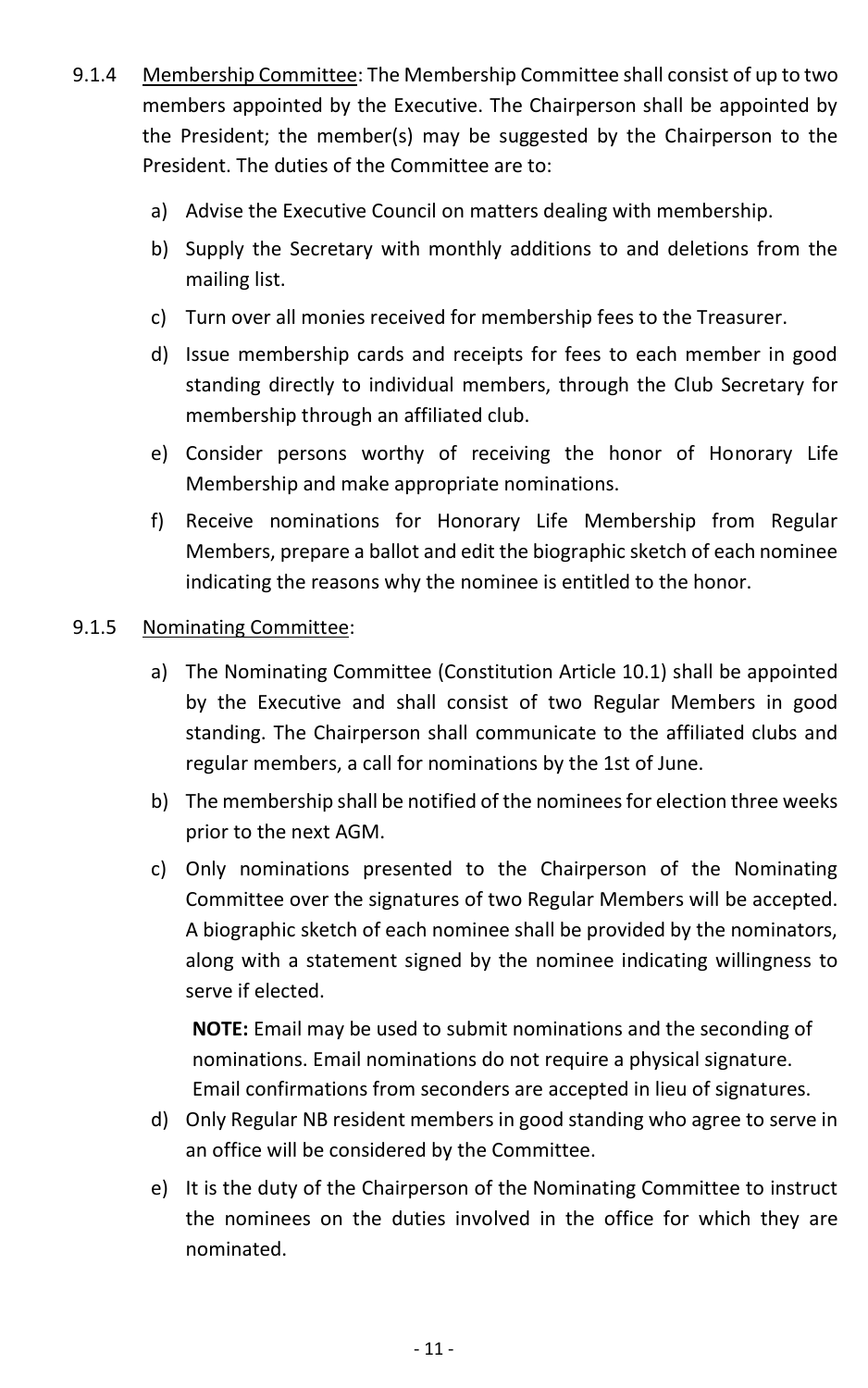- f) In the event of questions arising from the nomination forms or the nomination process, the Nominating Committee must call a meeting of the Governing Board for resolution within 7 days. In the event a positive resolution occurs after the nomination closing date, the nomination will be accepted.
- 9.1.6 Program Committee: The Program Committee shall consist of a Chairperson and up to two members appointed by the Executive.
	- a) The Committee shall assemble the Association Program based on submissions from the Sections and the Board.
	- b) The program shall include events sponsored by the Association, affiliated clubs, interprovincial and national events and meetings of the Association, Sections, and National Shooting Organizations, including Clinics for the improvement of shooting and administration in all disciplines and social events.
	- c) The program shall indicate the name of the shooting event, the class of firearm, the number of rounds, the date, place, match fee, prizes and eligibility of shooter.
	- d) The Rules for shooting events and the sources of rules shall be indicated.
	- e) The Committee shall discuss the format of the Program with the Executive.
	- f) The Committee shall proof read and edit the Program prior to its publication.
	- g) The Program Committee shall present a written report of its activities for the year to the AGM and shall provide information when requested to the incoming committee, prior to it taking office.
- <span id="page-15-0"></span>9.2 Other Committees: Other committees may be appointed as required and dismissed by the Board when no longer needed. However, the terms of reference for all committees shall be filed for future use, should they be needed.
	- 9.2.1 Cadet Development Committee: The Cadet Development Committee shall consist of a Chairperson and one other member appointed by the Executive. The Chairperson should be a member with military/cadet experience who is interested in promoting marksmanship amongst the cadets and who will provide leadership to the Committee Members.
		- a) The Cadet Committee shall organize shooting programs for Cadets after consultation with the Cadet Corp representatives.
		- b) The Cadet Committee shall make recommendations to the Board about the purchase of equipment, the instruction of shooters, and the development of a cadet competitions shooting program.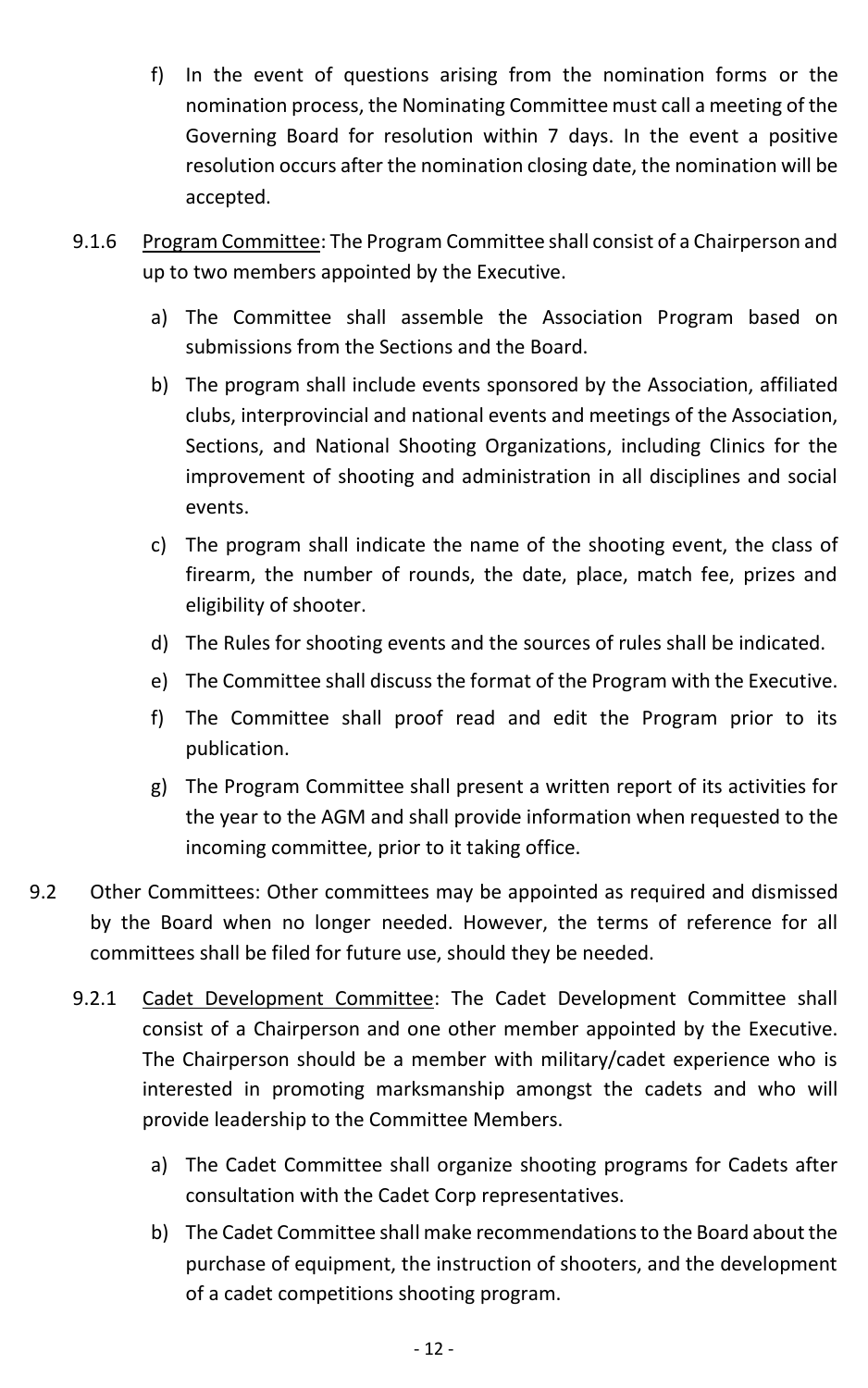- c) The Cadet Committee shall recommend the names of Cadets as competitive athletes for financial support.
- d) The Cadet Committee shall present a budget for conducting its activities to the Board prior to the Profile meeting.
- e) The Cadet Committee shall present a written report of its activities for the year to the AGM.
- 9.2.2 Awards Committee: The Awards Committee shall consist of a Chairperson and two members appointed by the Executive. One member shall be the immediate past winner of the Andy Gunter Meritorious Award. The committee shall review the accomplishments of the members during the past year and determine if the accomplishments warrant nominations to various sport awards at the local, provincial or national level, including the awarding of the Andy Gunter Meritorious Award. The committee may choose not to nominate candidates for awards in any or all categories in a year based on deserving accomplishment.
- 9.2.3 Club Development Committee: The Club Development Committee shall consist of a Chairperson appointed by the Executive. The Chairperson shall recruit committee members as necessary.
	- a) The Club Development Committee shall advise the Clubs in developing their Club shooting programs and in the administration of the clubs.
	- b) The Club Development Committee shall deal with and report to the Board on the problems encountered by Clubs in reaching their objectives.
	- c) The Club Development Committee shall make recommendations to the Board on the way the Association may assist Clubs in reaching their goals.
	- d) The Club Development Committee shall present a budget to cover their proposed program to the Board prior to the Profile Meeting.
	- e) The Club Development Committee shall present a written report of its activities for the year to the AGM.
- 9.2.4 Coaching Certification Committee: The Coaching Certification Committee shall consist of a Chairperson appointed by the Executive. The Chairperson of the Committee would normally be the person with the highest level of coaching certification in the Province, and would demonstrate leadership and organization skills.
	- a) In response to identified needs, the Committee shall organize coaching development clinics under the National Coaching Certification Program.
	- b) The Committee shall work in cooperation with the Center for Coaching Excellence.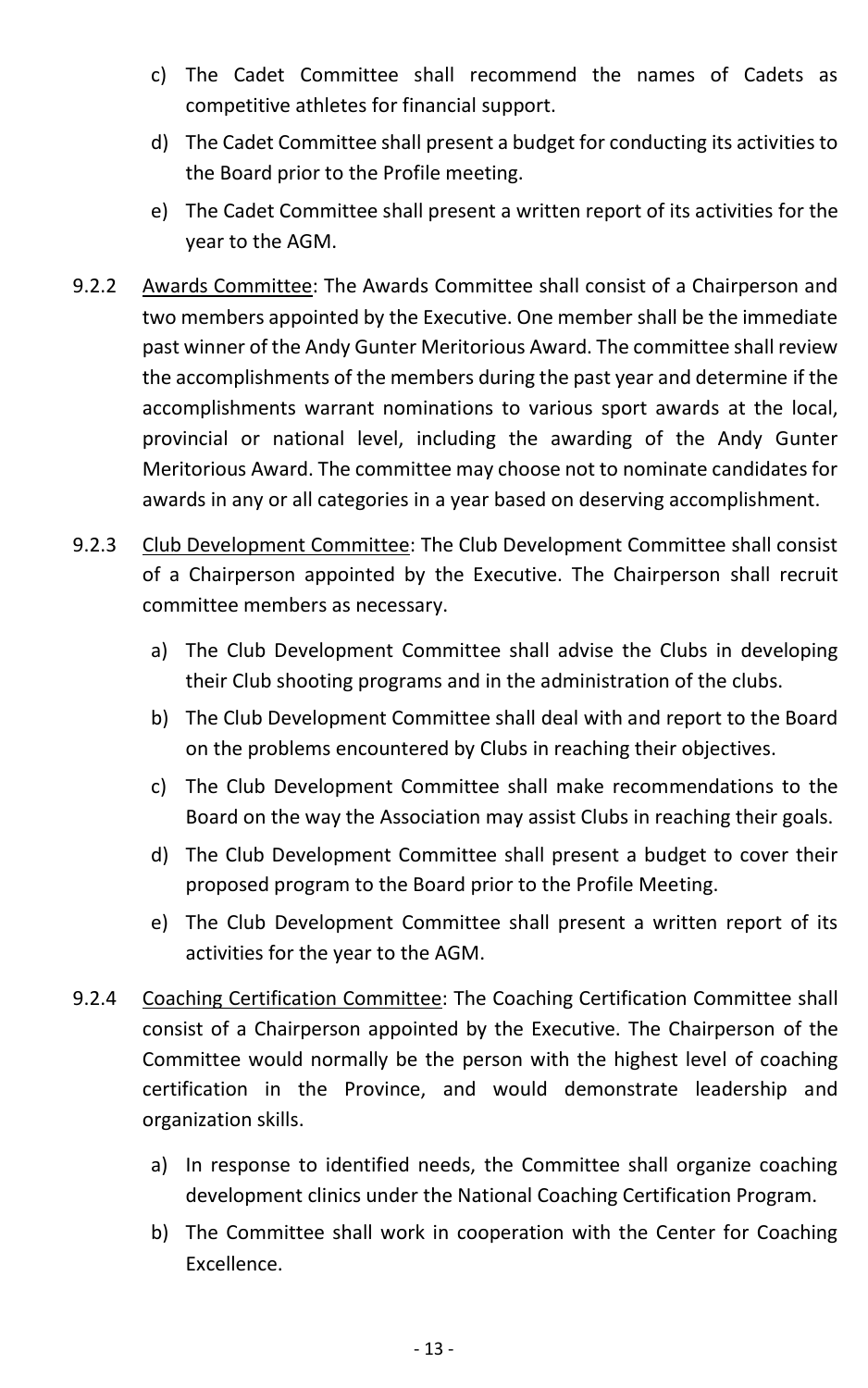- c) The Committee will cooperate with the Club Development Committee in providing clinics for Regions where Clubs request assistance; and with the Cadet and Club Development Committee in recommending Coaches to assist in the development of Coaches for elite athletes, or cadet and junior shooters.
- d) Anyone who coaches or assists (without parent or guardian present) youth under the direction of the RNBRA and within the scope of the RNBRAsanctioned activities shall undergo an RCMP Vulnerable Sector background check. This check must be completed every three years and the results must be provided to the RNBRA Secretary. The RNBRA Executive will approve all persons acting in the above capacity. The cost of this background check will be borne by the individual.
- e) The Committee shall present a budget to cover their proposed program to the Board prior to the Profile Meeting.
- f) The Committee shall present a written report of its activities for the year to the AGM.
- 9.2.5 Finance Committee: The Finance Committee shall consist of a Chairperson appointed by the Executive. The Committee shall include the Treasurer and at least one other member selected by the Chairperson and Treasurer.
	- a) The Committee shall evaluate the financial situation of the Association and the Sections and make recommendations to the Board based on the evaluation.
	- b) The Committee shall scrutinize the present investments of the Association and advise the Board on their reinvestment when due.
	- c) The Committee shall recommend dues structure to the Board based on the financial condition of the Association.
	- d) The Committee shall review annually the insurance coverage of the Association and investigate where the best coverage may be acquired.
	- e) The Committee shall research the available grants and assist the Board in preparing applications to receive such grants.
	- f) The Committee shall suggest to the Board ways and means of raising money for the Association.
	- g) The Committee shall present to the Board prior to the Profile Meeting a budget to cover its expenses.
	- h) The Committee shall present a written report of its activities for the year with recommendations to the AGM.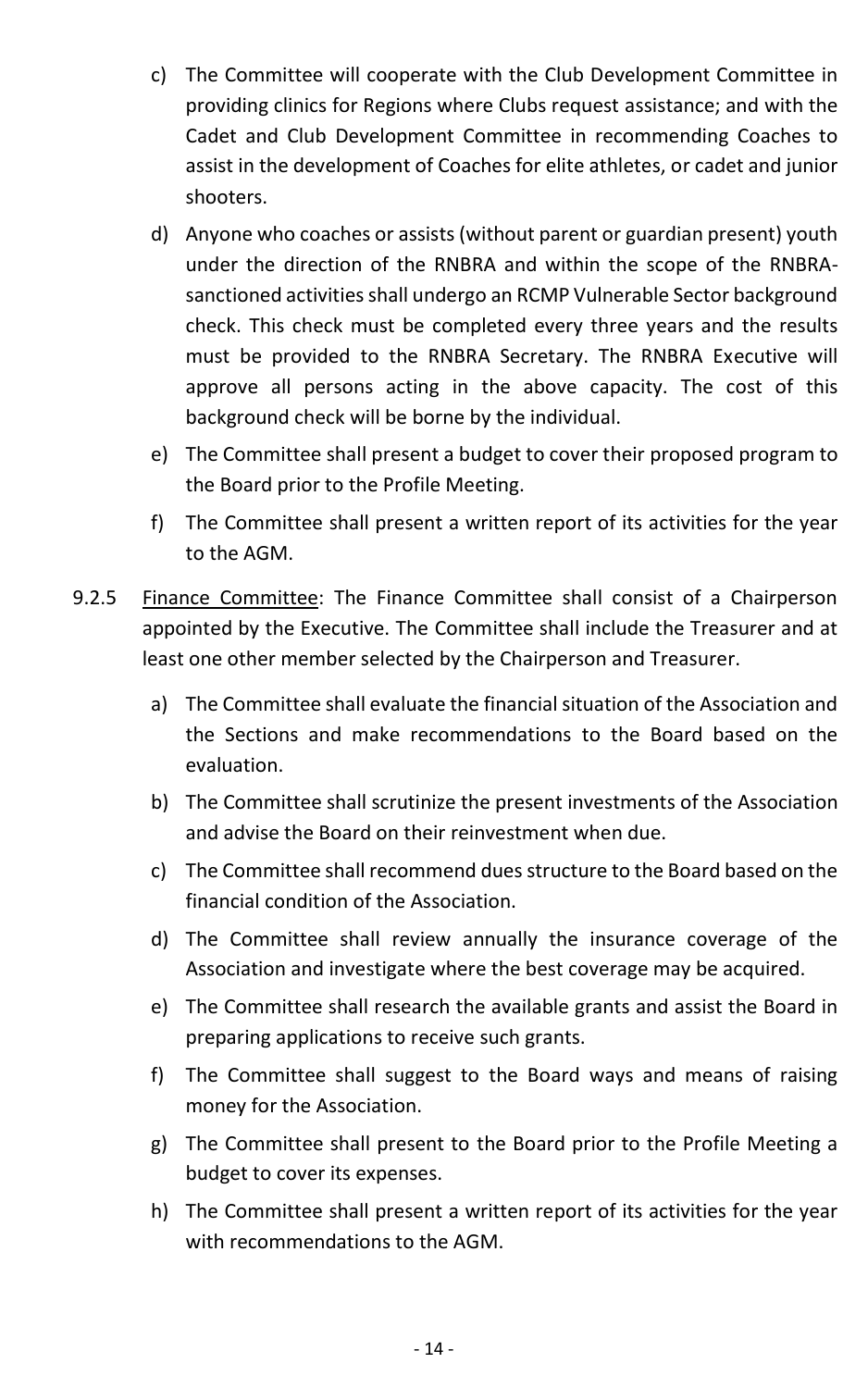- 9.2.6 Publicity Committee: The Publicity Committee will consist of a Chairperson appointed by the Executive. The Chairperson shall select additional members as necessary. It will be the Publicity Committee Chairperson's responsibility to:
	- a) Advise the Executive Council on dignified and informative publicity concerning the Association's meetings and events.
	- b) Present a budget of its proposed expenditures to the Board prior to the Profile Meeting.
	- c) Present a written report of its activities for the year to the AGM.
- 9.2.7 Range and Match Officials Committee: The Range and Match Officials Committee shall consist of a Chairperson appointed by the Executive. The Chairperson shall recruit members as necessary from the appropriate section as projects require. The Committee shall:
	- a) Develop clinics as requested by affiliated clubs to instruct shooters on officiating at shooting practices and competitions and when possible provide clinics under the National Officials Certification Program.
	- b) The Committee shall present a budget to the Board prior to the Profile Meeting to cover its proposed activities.
	- c) The Committee shall present a written report of its activities to the AGM.

#### <span id="page-18-0"></span>9.3 Representatives

- 9.3.1 The Governing Board shall appoint the required number of representatives of the Association to the DCRA, the SFC and Sport New Brunswick. The Executive Council shall consider the recommendations of the members and sections when making appointments.
- 9.3.2 The Governing Board may appoint representatives to other organizations when required.
- 9.3.3 The representative shall present reports of their activities to the Board when requested and to the AGM.

#### <span id="page-18-1"></span>**Article 10 – Meetings**

<span id="page-18-2"></span>10.1 Meetings of the Association shall be presided over by the President or the Vice-Presidents in order of seniority, or in the absence of these, the senior Past President present for the transaction of business. If none of these officers are present, the meeting shall elect a Chairperson who shall preside. (See Article 12: Quorum)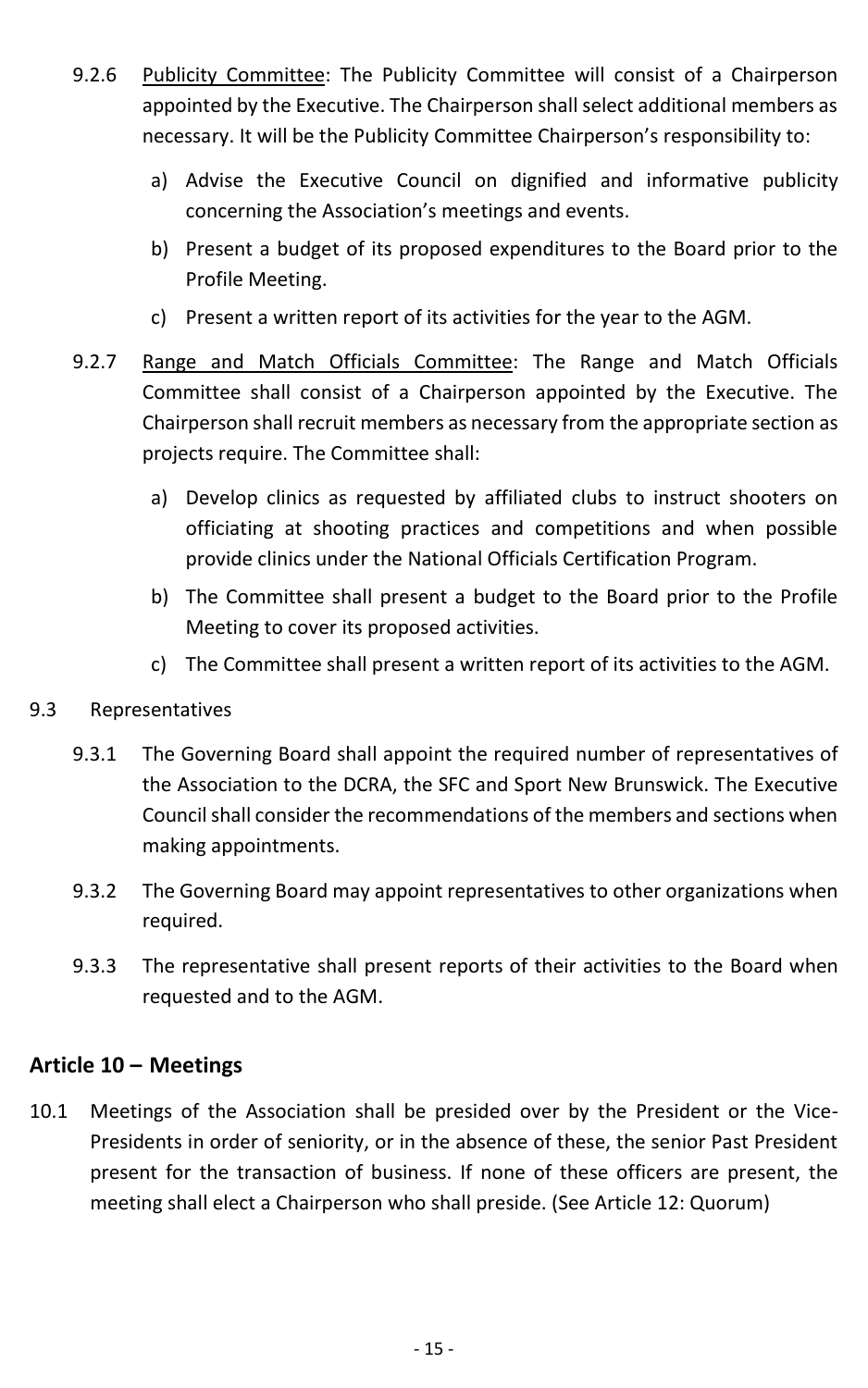- <span id="page-19-0"></span>10.2 At all meetings of the Association when the President or Chairperson has assumed the Chair, a copy of the Constitution, the By-Laws and Bourinot's Rules of Order shall be laid on the table by the Secretary for the use of members, and nothing but the business before the Association shall be discussed until the Chair is vacated. This rule shall be read at each meeting of the Association immediately after the call to order.
- <span id="page-19-1"></span>10.3 The following items of business shall be included at each meeting:
	- Call to order
	- Reading rule of order
	- Approval or amendment of agenda
	- Reading and confirming minutes
	- Report of Executive Council
	- Reports of other committees when requested
	- Business arising from minutes and unfinished business
	- Treasurer's report when requested
	- Communications when requested
	- New Business
	- (At Annual Meetings) Auditor's Report and report of standing and other committees
	- (At Annual Meetings) Election of officers
	- Notices of Motion

### <span id="page-19-2"></span>**Article 11 – Elections**

- <span id="page-19-3"></span>11.1 Election of Officers and Honorary Life Members
	- 11.1.1 The Nominating Committee shall call for nominations from the membership for all offices and nominations for Honorary Life Members by the 1st of June. Nominations are to be submitted to the Chair of the Nominating Committee by July 31st. The nomination shall be accompanied by a short biography of the nominee. Nominations cannot be presented from the floor of the AGM unless a full slate of officers has not been identified.
	- 11.1.2 The re-election of any officer must be presented to the Nominating Committee within the established timeframe and cannot be presented from the floor of the AGM. No nominees will be elected by acclamation. If there is only one nominee for an office, an election will be held for the members to have the opportunity to elect or reject the nominee.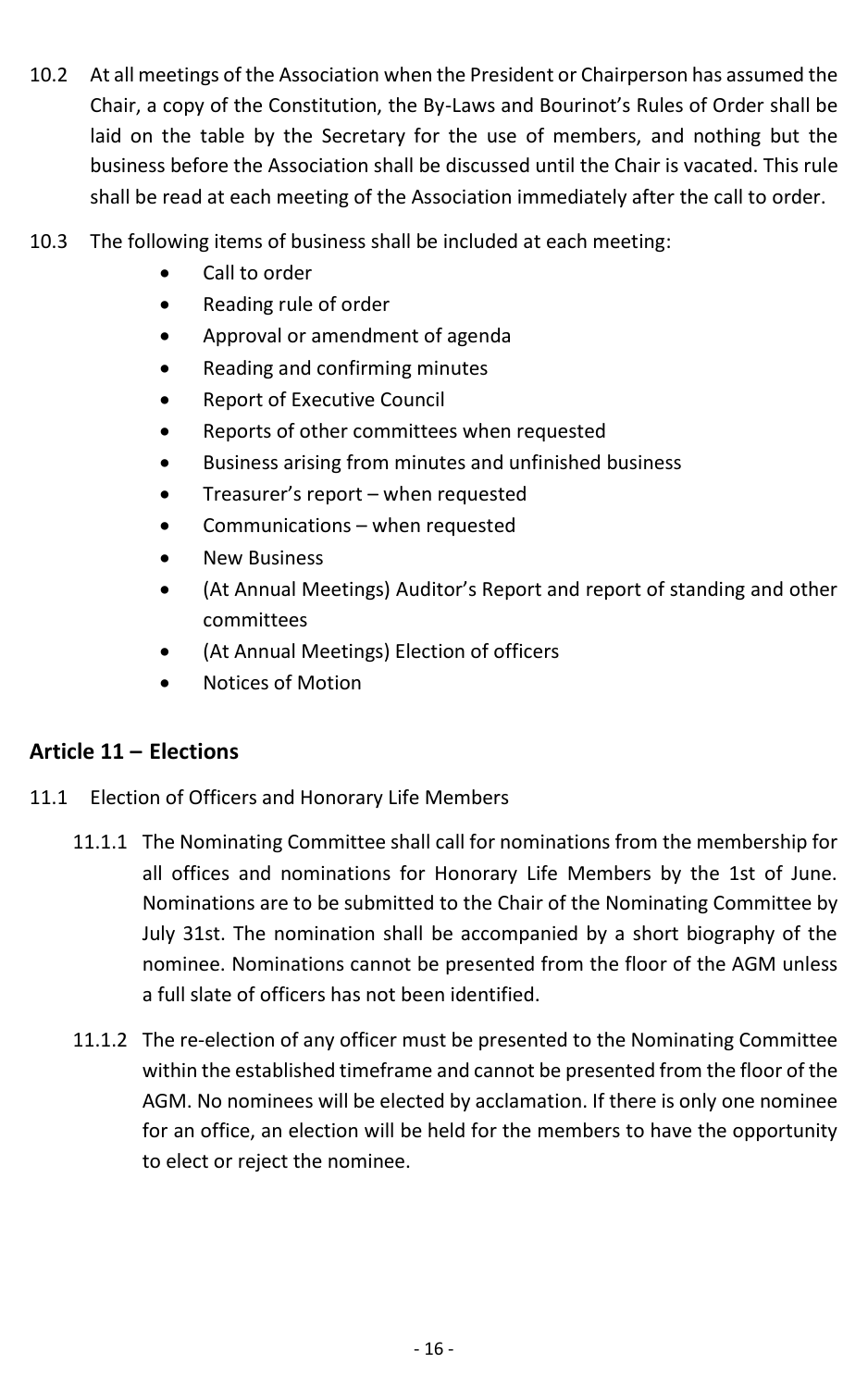- 11.1.3 Any nomination for Honorary Life Member shall be made by the Nominating Committee or shall be made over the signatures of five regular members in good standing and forwarded to the Chairperson of the Nominating Committee within the established timeframe. Such nomination shall be accompanied by a biographical sketch of the nominee indicating why the nominee should so be honored. Nominations for Honorary Life Membership shall be very selective and infrequent.
- 11.1.4 The nominations and seconders must obtain the nominee's agreement of acceptance to the responsibility of the office to which they are being nominated should they be elected.
- <span id="page-20-0"></span>11.2 Plebiscites may be held by electronic communication means when required.
- <span id="page-20-1"></span>11.3 Improper voting on one question on the ballot does not invalidate the vote(s) on other question(s).
- <span id="page-20-2"></span>11.4 The Committee shall present a written report of its activities for the year to the AGM.
- <span id="page-20-3"></span>11.5 In the event a full slate of nominations has not been received by July  $31^{st}$ , the Nominating Committee may seek individuals to fill positions on the Governing Board after July 31st.
- <span id="page-20-4"></span>11.6 The Officers of the Association will be elected in this order:
	- 1) President
	- 2) 1<sup>st</sup> Vice President
	- 3) 2<sup>nd</sup> Vice President
	- 4) Three Directors

#### <span id="page-20-5"></span>**Article 12 – Quorum**

- <span id="page-20-6"></span>12.1 A quorum at the AGM shall be ten (10) regular members in addition to one half (1/2) of the Governing Board. (See Article 13.2 in the Constitution)
- <span id="page-20-7"></span>12.2 A quorum at an Executive Council meeting shall be one half (1/2) of the Executive Council members.
- <span id="page-20-8"></span>12.3 A quorum at any Committee Meeting shall be a simple majority of the membership of the Committee.

#### <span id="page-20-9"></span>**Article 13 – Parliamentary Authority**

<span id="page-20-10"></span>13.1 Bourinot's Rules of Order shall be the parliamentary authority for the Association.